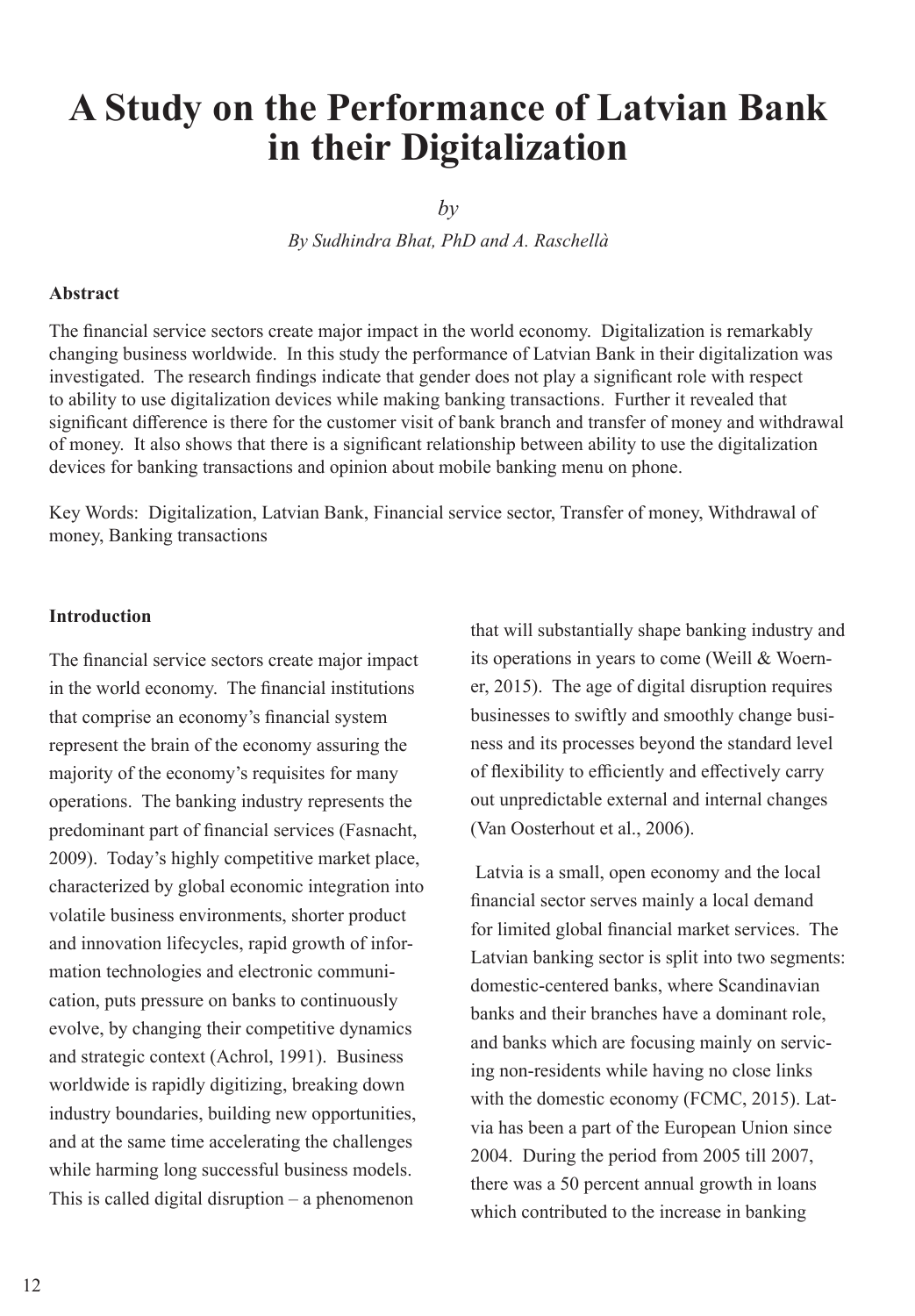income and profitability, with Return on Equity (ROE) reaching 25.5 percent on average. In the aftermath of the financial crisis, the banking sector suffered significant losses from 2009 to 2011 due to the significant need for loan provisions. According to FCMC (February, 2016), the banking sector earned 416 million Euro in profits (compared to 311 million in 2014). The 15 Latvian banks and the five foreign banks' branches in Latvia made 426.9 million Euro in profit in 2015. The ROE reached 12.5 % in 2015, an increase of 1.4 % compared to 2014. The structure of the banks income and expenditures has been stable. The growth comes from higher net operating income and the shrinking loan (minus 20%) loss provisions. The total value of the deposits owned by residents was 10.8 billion Euro in 2015, and 12.4 billion Euro by non-residents.

Having that in mind, the article aims to shed light the understanding the biggest challenges facing the banking industry in the age of digitalization. The purpose of the article is to study the performance of the Latvian bank in their digitalization.

## **Literature Review**

Various studies have been conducted for the changes in Baltic States, digital transformation for the banking industry.

## **Changes in Baltic States**

In August 1991 the Baltic States broke loose from the Soviet Union and regained independence after almost 50 years of Soviet rule. As a result, the Nordic countries acquired three new neighbors on the eastern shore of the Baltic Sea. The Baltic States are relatively small in terms of both area and population. Estonia, the northernmost of the three, has a population of 1.4 million, of which almost half live in the capital, Tallinn.

Latvia, whose capital is Riga, has a population of 2.3 million, while Lithuania, whose capital is Vilnius, has a population of 3.4 million, cf. Eurostat (2007). The countries have considerable national minorities, primarily Russians in Estonia and Latvia, and Poles and Russians in Lithuania. Until 1991, the Baltic States were an integral part of the Soviet Union, with centrally planned economies, fixed prices and state-owned means of production. However, at the end of the 1980s, the countries gained a certain degree of economic autonomy thanks to Mr. Gorbachev's perestroika reforms. Small private enterprises were allowed, the economies were decentralized to some extent, and the tax systems were restructured. After having regained independence in August 1991, the countries had to make a number of difficult choices in the establishment of the new market economies that were to replace the planned economies. The cornerstones of the reforms were well-known from Latin America and Central Europe, namely (i) liberalisation of production, trade and prices, (ii) stabilisation of inflation, (iii) privatisation, and (iv) institutional reform, cf. Andersen and Stæhr (2006). The implementation of the reforms was challenging since the countries had just regained independence, which meant that they had to build up most government institutions from scratch. In addition, the countries' output collapsed, inflation came close to hyperinflation, Russia imposed trade restrictions, and trade relations with the other former Soviet republics were partly cut off. Despite their unfavourable starting points, all three countries managed to implement extensive reforms over a period of very few years, resulting in a fundamental restructuring of their economies. By the mid-1990s, the countries had been transformed to market economies in which privately owned business enterprises ac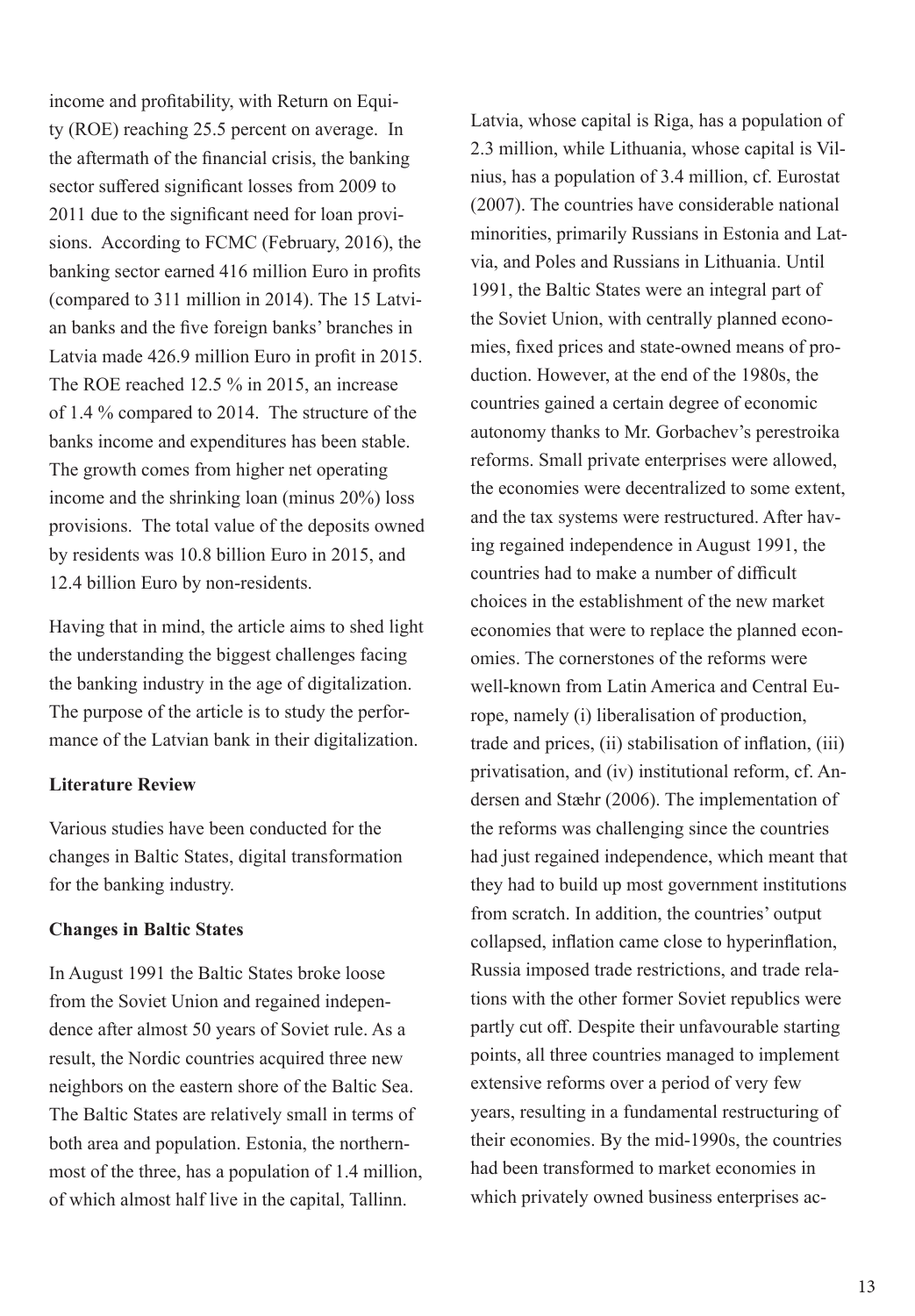counted for the major share of output. For the sake of brevity, only sample elements of the reforms are mentioned here. It took the Baltic States only a few years to liberalise their economies. Being very small economies, they opted for a high degree of free trade. In 1992 Estonia completely abolished import duties and quotas and abstained from measures to protect agriculture and other business interests. Latvia and Lithuania maintained certain protective duties, but the tariffs were kept low. From the outset, the Baltic States encountered monetary instability with surging annual inflation that reached around 1,000 per cent in all three countries in 1992. The reason was a strong expansion of the money stock in the ruble zone. Each former Soviet republic thus issued money, expecting the inflation burden to be borne by all countries in the zone. It was therefore necessary to decouple the Baltic States from the ruble zone in order to stabilise inflation. In June 1992 Estonia was the first country to introduce its own currency, and the exchange rate was fixed against the D-mark via a currency board, i.e. the domestic money stock is fully covered by reserves in foreign currency. In 1994 Lithuania introduced a currency board too, but chose to peg its currency to the dollar. In 1994 Latvia introduced a more conventional fixed-exchange-rate regime vis-à- vis the SDR, i.e. the basket of currencies fixed by the International Monetary Fund, IMF, while maintaining a very high level of reserves to domestic money stock (Berengaut, 1998), Chapter III. The three countries chose different approaches to privatisation. Estonia opted for the most radical solution, which was to sell as many business enterprises as possible to foreign investors. Latvia and Lithuania initially opted for complex coupon privatisation schemes for distribution of businesses to their citizens, but these countries subsequently

chose to sell many state-owned enterprises to foreign investors. Most of the banking sector is foreign-owned in all three countries. The Baltic States implemented a large number of structural and institutional reforms concerning banking and finance, property rights, business liquidation, regulation and public administration. The most notable reform may be the introduction of the "flat tax", whereby all private individuals pay the same percentage of their income above a certain basic allowance. Estonia was the first to introduce a flat tax rate in 1994, followed by Lithuania later in 1994 and Latvia in 1995. A number of other Eastern European countries have since adopted the same model (Saavedra et al., 2007). As a result of the reforms, the Baltic States soon became integrated into the international economy and the major European institutions. In particular, close relations have been established between the Nordic countries and the Baltic States. Estonia was invited to open negotiations on EU accession in 1997, while Latvia and Lithuania were invited in 1999. All three countries joined the EU in May 2004, which was a stamp of approval to show that they had attained functioning and adaptable market economies – one of the Copenhagen criteria that candidate countries have to fulfill prior to joining the EU. Overall, the Baltic States have shown great commitment to reforms despite their unfavourable points of departure. Quantification of the extent of reform and the degree of market orientation place the Baltic States far ahead of the other countries that emerged from the collapse of the Soviet Union. Such quantification also shows that the Baltic States have reached almost the same level as the former Communist countries in Central Europe, (Andersen and Stæhr, 2006). In several areas the Baltic States have chosen unconventional or radical solutions, in most cases pioneered by Estonia, (Laar, 2002). Ruta and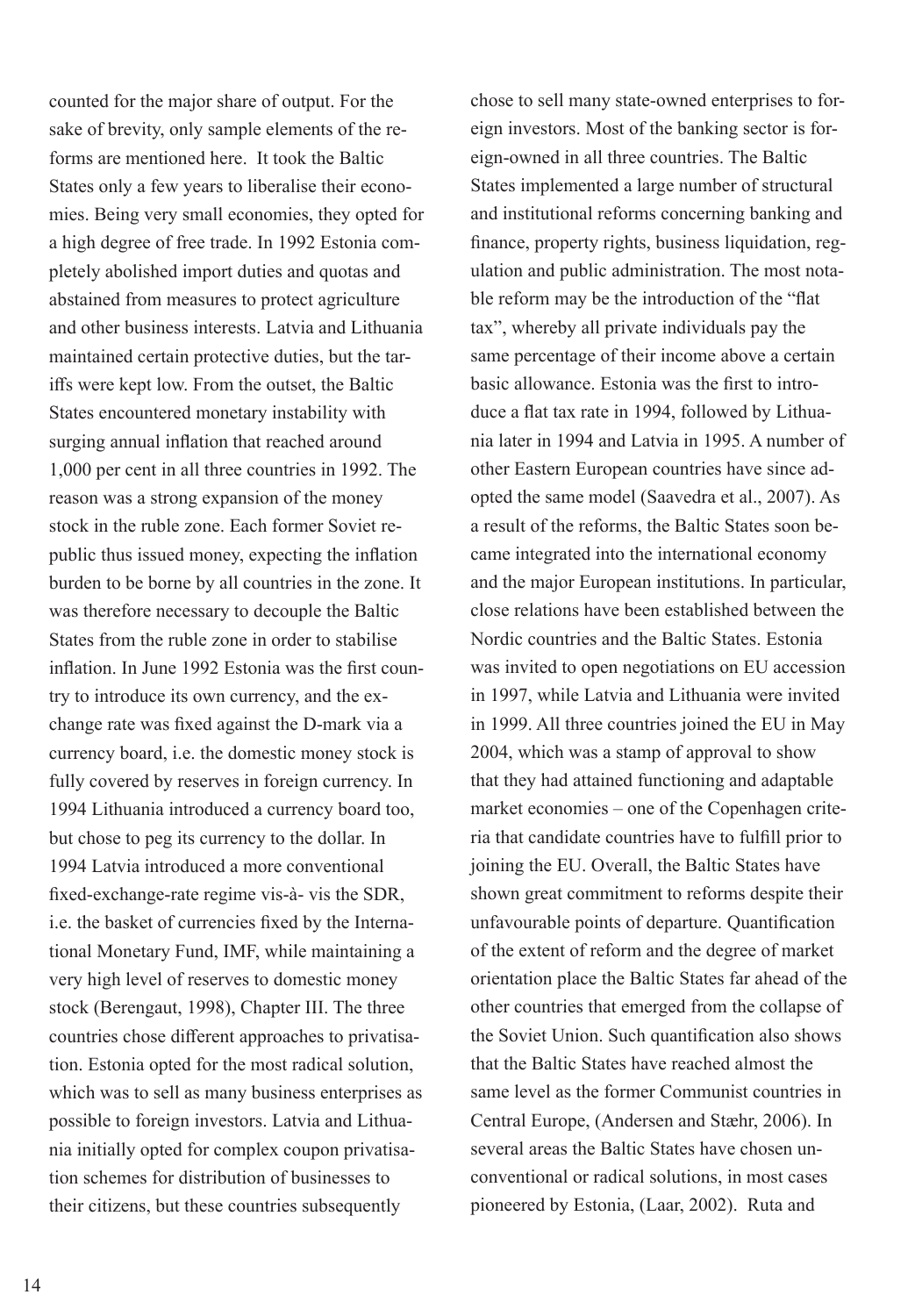Vitalija (2015) carried out a thorough analysis of economic globalization impact factors on Baltic countries business environments, which revealed high levels of impacts in the fields of: the liberalization of trade; integration of previously non-connected markets and overall productivity growth; the global value chains influence; the increased significance of outsourcing and services sector; the influence of FDI. The core conclusion of the research carried out is the following: the economic impacts of globalization process are progressively diminishing, however there are new unforeseen impacts evolving and there will be even more challenges for economic subjects to face in the future trying to stay competitive in volatile business environments. Schuller (2011) deals with macroeconomic performance in the Baltic Countries compared with Poland and Sweden. Large variations regarding the macroeconomic development can be observed in the Baltic countries. While between 2000 and 2007 belonging to the "Growth tigers", during the crisis negative changes of GDP close to 20 per cent could be observed. It seems now that the Baltic countries overcame the crisis. Yet, these countries need years of high growth rates to achieve the levels of 2007 regarding GDP and GDP Poland had during the economic and financial crisis an exceptional development; both GDP and GDP pc continued to grow. Sweden on the other hand was in the situation as the average member of the EU27 yet with a strong recovery after the crisis. Braslins et al. (2012) found that evidence about the leading and influencing factors in GDP and issued loans, mutual relations and developing proposals for faster recovery of Baltic States**'** economies after meltdown in 2008. Empirical research provides the facts that the leading factor between the two variables - GDP and lending is GDP, because the changes in

the lending follow after changes in GDP. Granger test analysis, performed for aggregate GDP and lending figures, as well as for six industries, which comprises more than 50% of GDP in each Baltic State: Agriculture, Manufacturing, Construction, Wholesale/Retail, Transportation/ Logistics and Operations with Real Estate, provides controversial results and indicates that some industries output has mutual relationship with availability of financial resources, but business sector development leads to the increase of credits granting by this insuring particular sector future development. Remeikiene et al. (2015) carried out the assessment of the industrial competitiveness of the Baltic States in the EU during the period of economic recession. Latvia has taken strong competitive positions in the industry of raw materials; Estonia also has medium comparative advantage in the industry of raw materials, while Lithuania has the comparative advantage in the industries of mineral fuels, lubricants and related materials. Export competitiveness index (XCI) results showed that all three Baltic States had growing competitive advantage in the industries of food, drinks and tobacco during both the period of economic recession and the period of economic revival. In the period of economic revival Estonia showed the growth potential in the industries of chemicals and related products, while Lithuania – in the industry of raw materials and related products. Aidukaite (2013) under took a study dealing with changes in social policy (social security and health care) in the three Baltic states over the last decade. The study demonstrates that in the period 2008-2012, the differences among the three countries in social policy arrangements have been exacerbated. Estonia has handled the global financial crisis much better and managed to keep more solidarity and universalism in social policy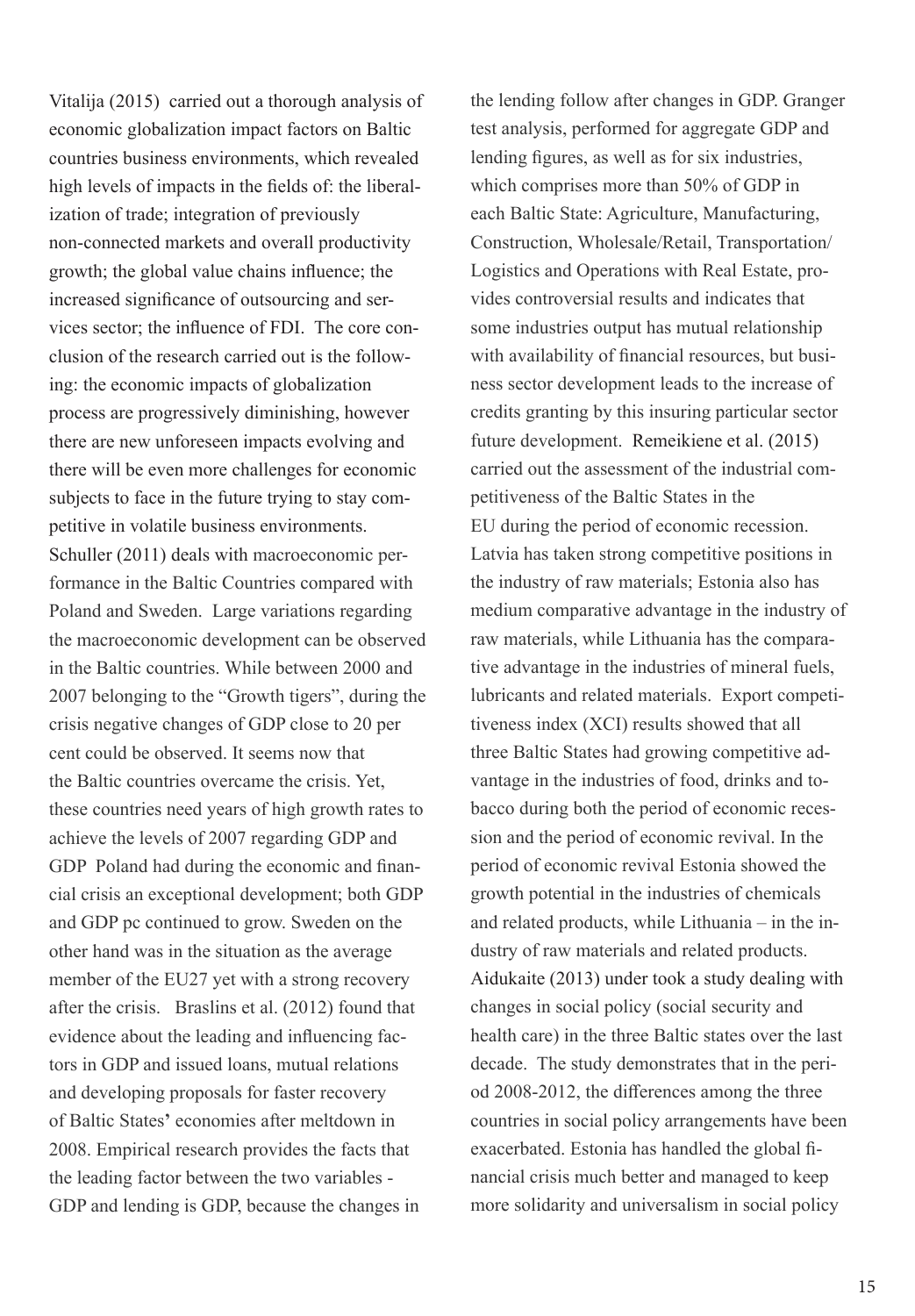as well as higher benefit levels as compared with Latvia and Lithuania. In 2004 the largest expansion of the European Union took place and in 2007 the EU welcomed two new member states Romania and Bulgaria. In contrast these new member states differ quite significantly from the old ones both in terms of historical background, legal framework and economic situation. The reasons for joining the EU range from benefiting from better terms of trade, EU allowances, economies of scale and for many of the former communist states a chance to reposition themselves as market economies and members of Europe. (Pridham, 2007) Nevertheless, converging countries that differ on so many levels may be challenging and not always result in positive outcomes and some countries might suffer from an increase in competition, higher prices and welfare losses. (Balassa, 1975). It is interesting to see if and how these new members converge to the rest of the union and what effects this might have. In 1991 Baltic States became independent from Russia after the collapse of communism in 1989. Transition process from centrally planned to market economies was rapid in these three small countries and from very beginning they all showed interest to integrate with rest of the Europe. All three countries were small open economies, and therefore very dependent of foreign trade, trade liberalization was on top of their list after regaining their independence (Sumilo, 2006). The Karilaid et al. (2014) study results show that the changes (and the speed of changes) of interest rates, GDP and money supply have occurred relatively fast, meaning that the rising area of the LM curve has been shorter than theory would predict. Market reactions took place quickly and simultaneously – there was no time for the slow restructuring, thus liquidity needs were higher than generally. Baltic States were included in an EU-East-group with low- income and high human capital endowments. The analysis indicated that these states would benefit from the integration and have increased income levels given that the poorest of the new entrants could exploit a comparative advantage in the high skill-intensity sectors (Marques & Metcalf, 2005).

## **Digital Transformation**

The DT is a relatively novel notion. One of its first uses can be tracked back to a book *Digital Transformation: The Essentials of e-Business Leadership* by two KPMG strategists in the year 2000 (McCarthy & Patel). Possibly the earliest strict definition of the term appears in a work of Fors and Stolterman (2004, pp. 687-689), where they described DT as "changes that the digital technology causes or influences in all aspects of human life"; according to the authors, DT leads to "a world increasingly experienced with, through, and by information technology." The 2015 study of MIT Sloan Management Review's and Deloitte's coins the term "digital maturity" – a degree of how much of an effect, the digital technologies have had over the processes, talent engagement, and business models. The study's results suggested that, remarkably, the biggest responsibility lies in how companies integrate technologies to transform their businesses rather than the availability and distribution of said technologies on their own. The stages of digital maturity, the authors refer to as "early", "developing," and "mature" in order of ascending maturity; they remark that the maturing digital organisation cannot stand the presence of skill gaps – this underlines the importance of the ability to conceptualise the digital impacts. (Kane, Palmer, Phillips, Kiron & Buckley 2015, pp. 3-7) The Internet, smartphones, e-commerce, and related phenomena are sometimes referred to as "hyper-connectiv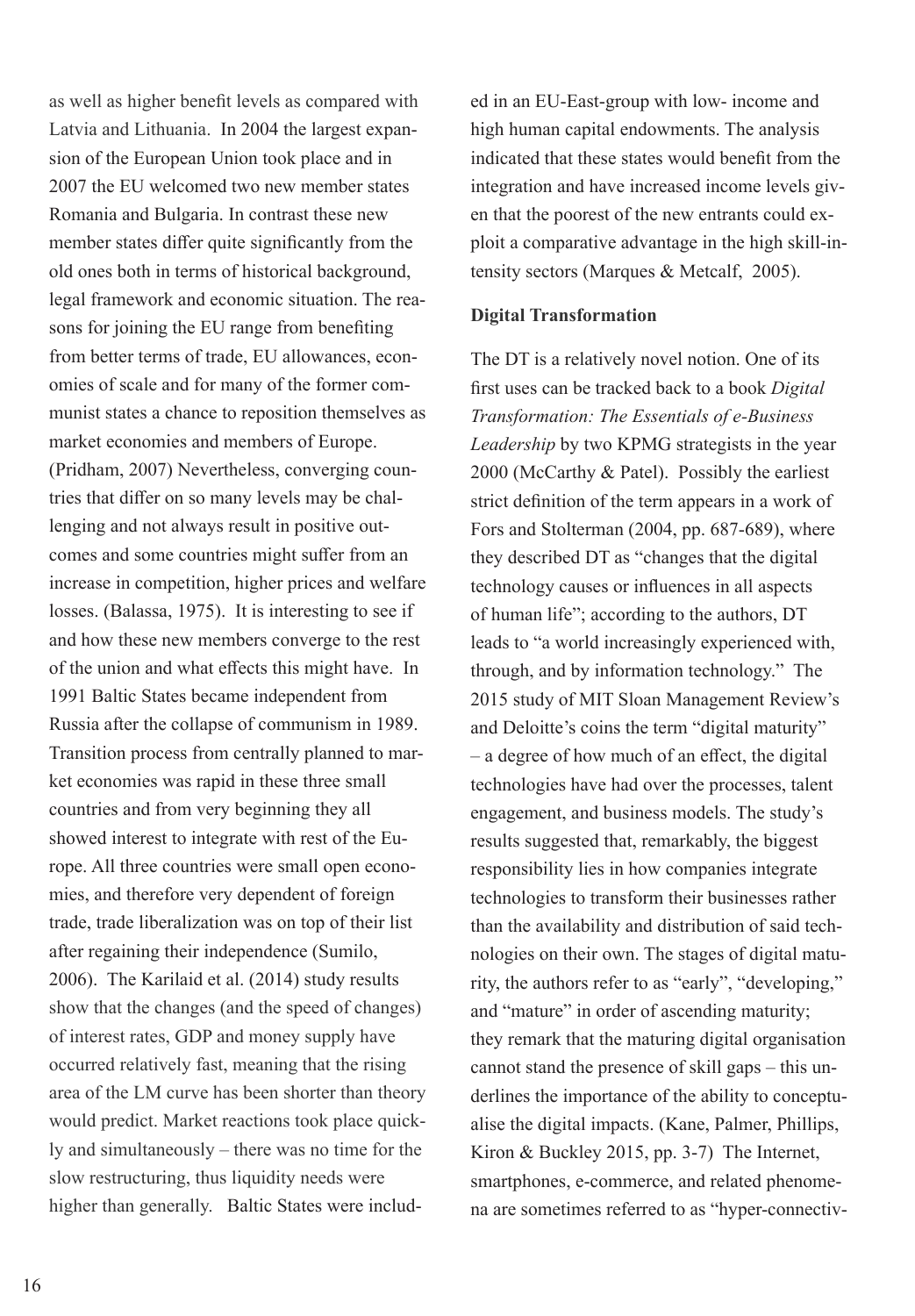ity", a term originally coined by Quan-Haase and Wellman: it implied the use of multiple means of communication (Wellman 2001). One may argue there is more to it, however. The Internet in particular presents a variety of venues for service development and delivery; it is possible to distinguish that there are two groups of related skills: medium- and content-based. Knowledge of the medium, i.e. the Internet environment, can be summarized as having formal ability to navigate and operate the digital services, whereas the content-related skills are more in-depth, concerning content creation and management, communication, and Internet-driven business strategies (van Dijk & van Deursen 2014, p. 42). With social media, mobile apps, and other digital tools being as commonplace as they are, they play a progressively greater role in sourcing and attracting talent; moreover, open online courses and other digital learning tools allow for additional opportunities in learning and development. An Accenture Strategy's research suggests that, on the contrary to the conventional opinion, employees themselves present one of the key drivers of the digital progress: 70% indicated that the digital technologies bring innovation, productivity, and agility to the company; around 71% claimed they were pro-actively acquiring digital skills. (Brecher, Laurenceau & Sloman 2016, pp. 6-8.) Moreover, the digitalization of everyday life has become the key enabler of remote work and employees using their own devices for work: this is not just a prime opportunity for virtual collaboration but also creates greater flexibility and even encourages employees to work remotely outside of their normal working hours (Buchanan, Kelley & Hatch 2016, pp. 1-3).

# **Digital Transformation of the Banking Industry**

It has been chosen to focus on how banks manage digital transformation since the banking sector contains all the core traditional business units and offers a lot of innovation (Accenture Research, 2016, p. 2). Per the study of 391 large enterprises world-wide by Capgemini and MIT Sloan, the banking industry is second only to the high technology sector in terms of its digital maturity (Westerman, Tannou, Bonnet, Farraris & McAfee, 2012). Accenture Research compiled a report in the scope of their Technology Vision 2016 study that offered a specific perspective for the banking industry. Amongst the findings of the report, there is, notably, a trend of shifting job planning from job functions-centered to a projects-focused one: out of 316 international bankers, 80% agree; 74% expect a transition towards a more "fluid" workplace, with an emphasis on more flexible generalists hires holding the core competencies in the internal workforce, along with an increase in instances of outsourcing peripheral competencies, either via traditional sources (i.e. consultancies, on-demand contractors, etc.) or participative public pools (e.g. application development companies, crowdsourcing, etc.) (Accenture Research, 2016, p. 9). The key trend related to the digitalization of the core banking, however, is the digital banking and the financial technology (also known as FinTech) service offerings. The digitalized services within the banking sector seem to prove such a fertile ground for innovation, so that non-bank digital companies like Google and Alibaba started to enter the scene with their FinTech solutions; payments, traditionally a quarter of banks revenues, present the most common service to be digitalized by the tech giants and FinTech start-ups.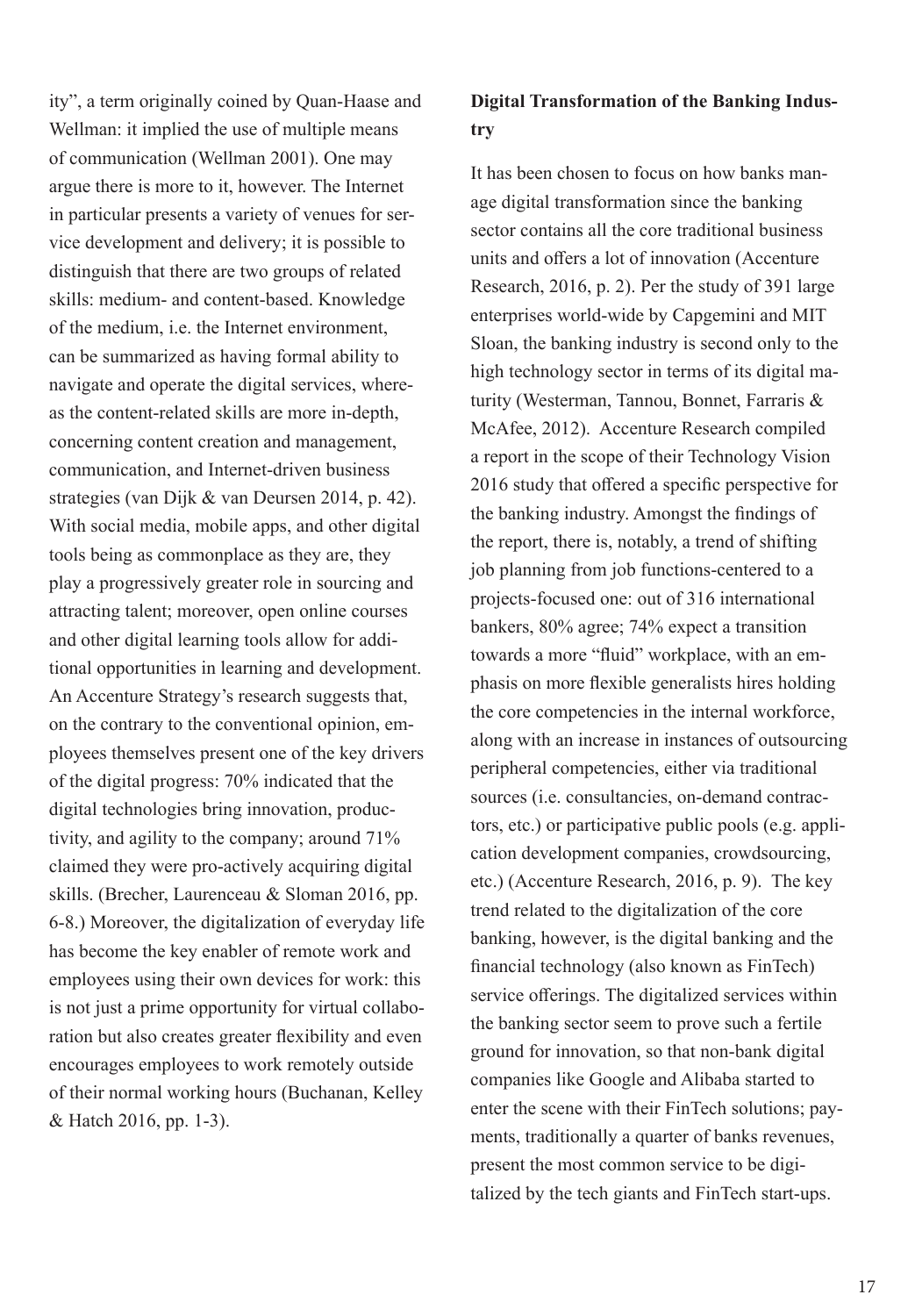(Busch & Moreno, 2014.) Despite the digital opportunity, as the diffusion of innovations would suggest, few banks digitize processes en masse and even fewer commit full time to the digital banking: for in-stance, McKinsey & Company reports that, across retail banks in Europe, only 20 to 40 per-cent of processes are digitized, and the vast majority of firms allocate less than 0.5% of their expenditures to the digitalization; moreover, the estimate is that up to 25% of costs could be saved by digitally transforming the processes (Olanrewaju, 2013).

# **Overview of the Structure of the Latvian Banking**

## **Recent trends in financial markets**

Latvia is a small, open economy and its financial sector is small with local demand for global financial market services limited. The banking sector in Latvia is split into two segments: domestic-centered banks, where Scandinavian banks and their branches have a dominant role, and banks which are focusing mainly on servicing non-residents while having no close links with the domestic economy. The latter banks are mainly domestically owned (only 3.6 % of banking sector capital originates from Russia and 7.1% - from the CIS). Overall non-resident share in banks' capital is high at 85.8% (June 2015). Foreign direct investment mostly flows into the manufacturing industry, wholesale trade, financial and insurance services. Since Latvia joined the European Union in 2004, the banking sector has grown rapidly and dominates the financial system (accounting for 90.2% of total assets of the financial system). During 2005- 2007, there was a 50% per annum growth in loans which contributed to the increase in banking income and profitability, with ROE reaching 24-27%. In

the aftermath of the financial crisis, the banking sector suffered significant losses from 2009 to 2011 due to the significant need for loan provisions. In 2014, the banking sector reported profits of EUR 311 million with the majority of Latvian banks reporting profits. Profitability of the banking sector improved further and the ROE reached 11.1% at year end. The operating income of the banking sector totaled EUR 916 million in 2014, representing a slight year-on-year decrease over 2013 (-3.1%). Interest income continued to decline, and given the decrease of liabilities to monetary financial institutions (MFIs) by almost one-fifth over the year and the low interest rate environment, banks were able to reduce their interest expenditures on leverage; however, the net interest income decreased by 2.0% in comparison to 2013. The banking sector posted a total profit of EUR 258 million in the first seven months of 2015 (a growth of 22% compared to the same period in 2014). Fourteen Latvian banks and five foreign bank branches, which together account for 94% of banking assets, reported a profit. The increase in profit was affected by a rise in net commission fees and decreasing charges for loan loss provisions and administrative expenses.

## **Central bank and monetary policy framework**

On 1 January 2014, Latvia joined the euro area where the single monetary policy is implemented by the participating national central banks and the European Central Bank, together forming the Euro system. As a part of the Euro system, the Bank of Latvia participates in the formulation of the single monetary policy as well as in making and implementing related decisions, fulfilling the objective of maintaining price stability as laid down in the Treaty on the Functioning of the European Union. The Law on the Bank of Latvia forms the legal basis for Bank of Latvia and its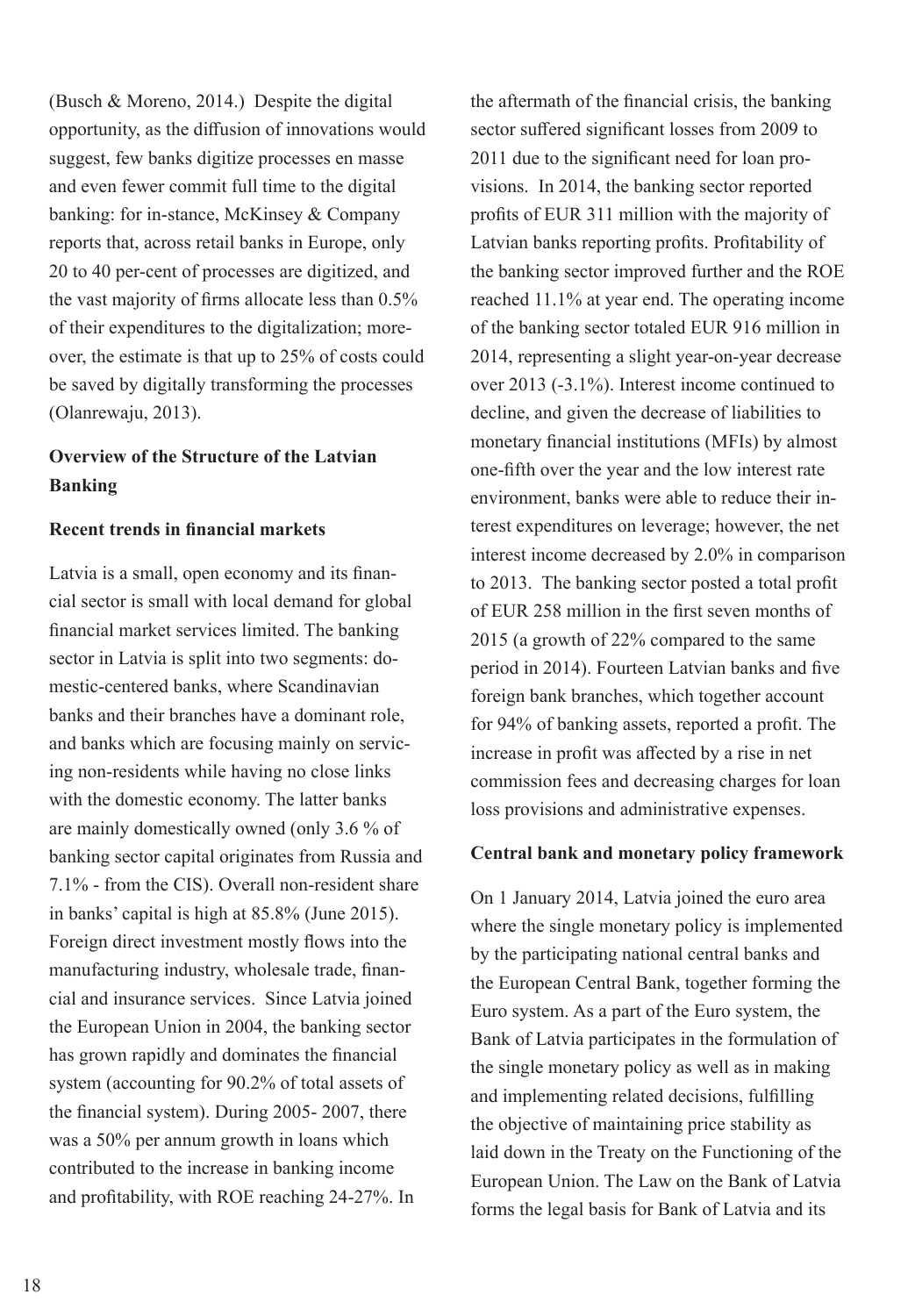operations. As for the Bank of Latvia, the appointment procedure, length of the mandate and reappointment of the Governor and other members of the Council of the Bank of Latvia are stated in the Law on the Bank of Latvia. The Governor, Deputy Governor and other members of the Council of the Bank of Latvia are appointed by an open vote of the Saeima (Parliament). The Governor is appointed upon the recommendation of at least ten members of the Saeima, which is composed of 100 members, while the Deputy Governor and other members of the Council are appointed by the Saeima upon the recommendation of the Governor. The Council of the Bank consists of eight persons: the Governor, the Deputy Governor and six members of the Council, and is chaired by the Governor. The Governor of the Bank of Latvia, the Deputy Governor and members of the Council hold office for six years. In case any member of the Council resigns or his/ her office is otherwise terminated before his/her term of office has expired, a new member of the Council of the Bank of Latvia is appointed for a term of office of six years. There are no limitations or prohibitions in the law regarding the reappointment of the Governor, the Deputy Governor or other Council members of the Bank of Latvia. The Governor of the Bank of Latvia, the Deputy Governor and members of the Council of the Bank of Latvia may be relieved from office by the Saeima before the term of office only in the following circumstances: 1) he/she has submitted his/her resignation; 2) he/she has been guilty of serious misconduct pursuant to Article 14.2 of the Statute of the European System of Central Banks and of the European Central Bank; or 3) on grounds of dismissal stipulated by Article 14.2 of the Statute of the European System of Central Banks and of the European Central Bank. The Governor may refer the Saeima's decision

on his/her dismissal from office to the court as prescribed in Article 14.2 of the Statute of the European System of Central Banks and of the European Central Bank. The Deputy Governor or a member of the Council may refer the Saeima's decision on his/her dismissal from office to the court as prescribed by Administrative Procedure Law. Upon joining the Eurosystem, the structure of the Bank of Latvia's balance sheet has been changed in line with the breakdown used by other central banks of the Eurosystem and in drafting the consolidated financial statements of the Eurosystem. The new structure of the balance sheet is more detailed, with the breakdown by residence (euro area residents and non-euro area residents), by currency (euro and foreign currencies) and major type of operations (e.g. monetary operations).

#### **Financial institutions and financial groups**

Financial and capital market participants in Latvia are issuers, investors, banks, insurers, insurance brokers, reinsurers, reinsurance brokers, private pension funds, regulated market organizers, depositories, investment firms, investment management companies, alternative investment fund managers, credit unions, external credit assessment institutions (rating agencies), payment institutions and electronic money institutions according to legislation. The Financial and Capital Market Commission (FCMC) regulates and monitors the functioning of the financial and capital market participants. Banks dominate the financial system of Latvia with a 90 per cent market share in total assets of the financial system. Among others, there are also non deposit-taking intermediaries such as consumer credit providers (non-bank financial institutions) that are supervised by the Consumer Rights Protection Centre, and intermediaries that provide investment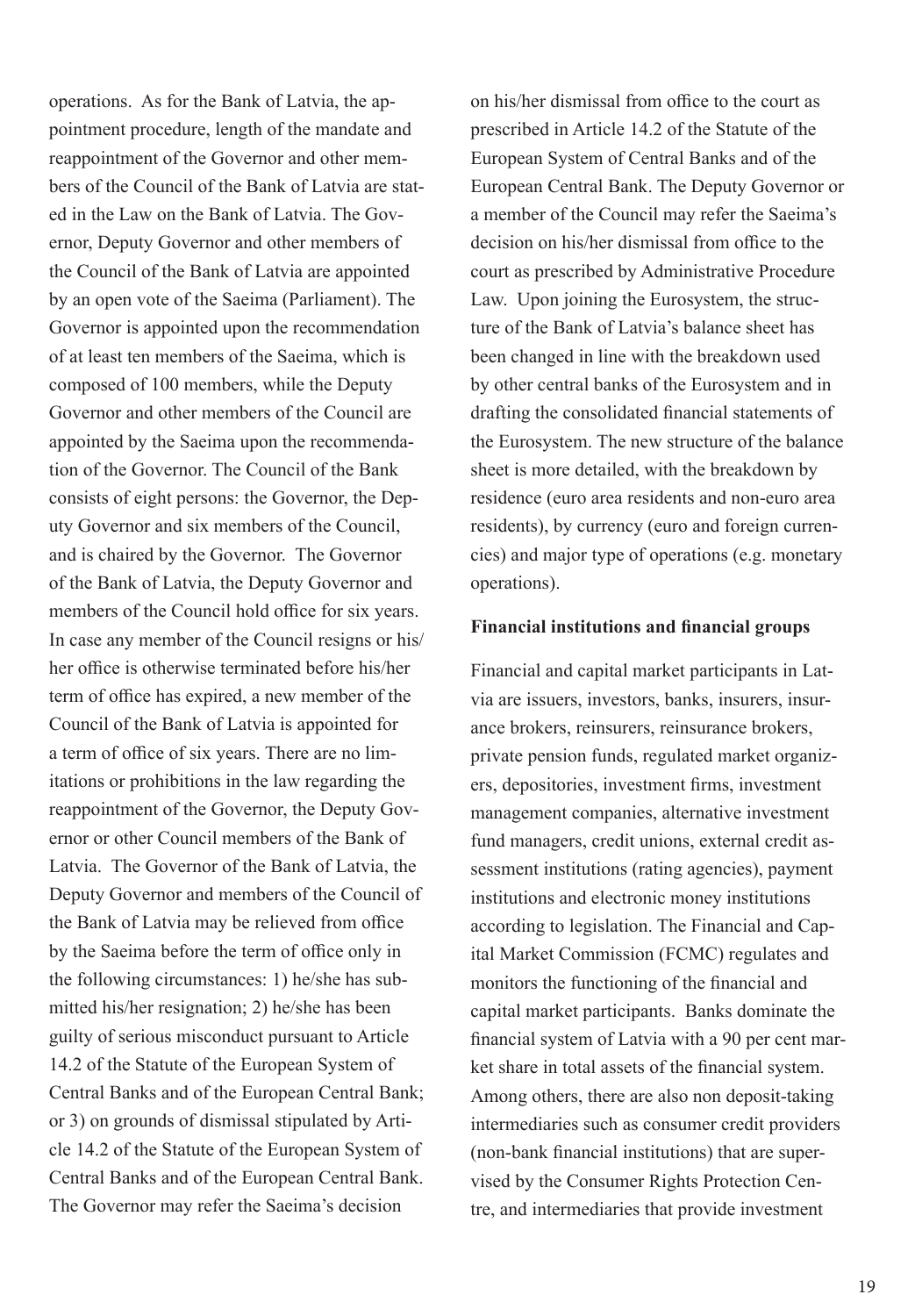service using internet platforms (for forex and CFD transactions), which are supervised by the FCMC. Supervision of investment intermediaries that provide investment service using internet platforms is a challenge because they often do not have an establishment in Latvia and are thus not authorized to provide the relevant services, the FCMC has limited capacity to regulate or terminate their activity. The FCMC has issued public warning of unauthorized service providers to raise risk awareness and discourage investors from using unauthorized services. Crowd funding or collective financing platforms are forms of alternative financing that have experienced rapid development in Latvia in recent years. In order to facilitate alternative financing in Latvia, the Ministry of Finance has initiated development of a new regulation on the peer-to-peer lending and amendments to develop investment crowd funding (or equity crowd funding). The new regulation will establish regulatory requirements, such as rules for management compliance, AML requirements and other prudential measures to address the risks of peer-to-peer lending platforms, and existing regulation will be amended to accommodate the specific issues of equity crowd funding platforms. Cross-sector activity of the banking, insurance and securities sector is relatively low in Latvia. In addition, banks are entitled to provide non-financial services only to the extent that these services are linked with financial services. At the end of 2014, 12 financial groups were controlled by commercial banks (81% of market share in terms of assets). All together these financial groups have 113 subsidiaries, 92 of which are operating in Latvia. Total assets of the bank subsidiaries at the end-2014 accounted for 9.6% of total assets of parent banks. The majority of assets of subsidiaries were from leasing companies (22.7%), auxiliary undertakings

(21.7%), banks (42.8%) and other financial institutions (11.6%). Banks in Latvia can be classified into foreign (mainly Scandinavian) owned banks, which focus on servicing residents and dominate in the resident loans and deposits market and banks, and those which specialize in servicing non-residents, and which are mainly domestic private person-owned banks. The Law on Financial Conglomerates establishes the definition of conglomerates and the supplementary supervision, although currently there are no financial conglomerates under the supervision of FCMC. There are 17 banks and 10 branches of foreign banks operating in Latvia at the end of June 2015 and 85.8% of total capital originates from outside of Latvia. The three EEA bank subsidiaries and 10 EEA 15 bank branches comprise 48% of banking sector assets and 81% of resident loan portfolio, all with Nordic parent banks.

## **Research Methodology**

This study employed a descriptive research design. The design was used to gather information on a population at a single point in time. This study was about performance of Latvian Bank in their digitalization. In this type of research study, either the entire population or a subset thereof is selected, and from these individual data are collected to help answer research questions on interest (Kothari, 2004). A questionnaire was the main instrument for collecting the primary data from the respondents. The structured questions were used in an effort to save time and cost to facilitate an easier analysis. The data were collected at one higher education institution for Business Administration and Finance in Latvia. The data were collected during the period from November 3 until November 10, 2016. The total number of respondents for this study was 150. The reliability and validity of the instrument was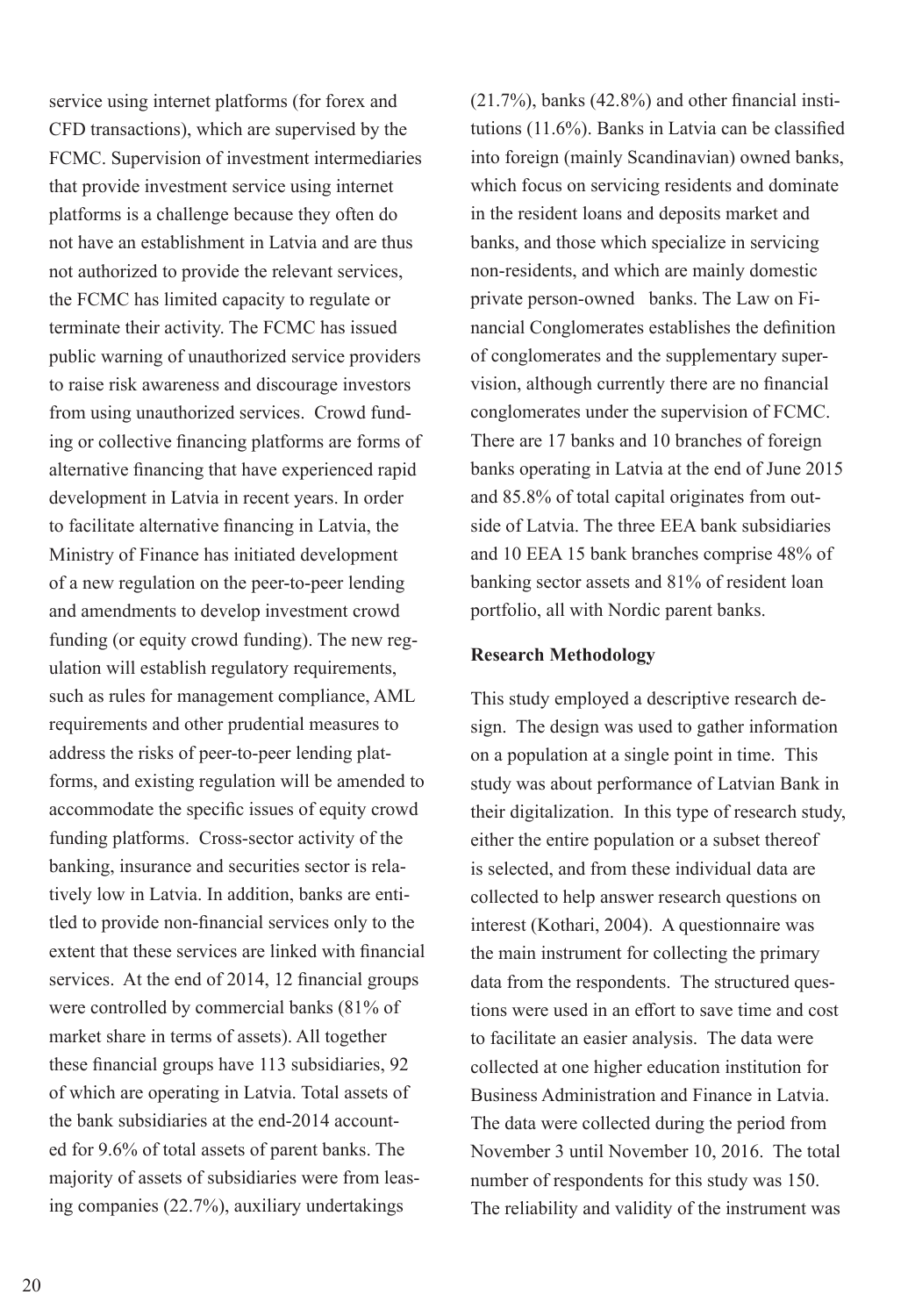also tested.

## **Hypotheses:**

*H1: There is no significant difference between gender with respect to ability to use mobile phone while making banking transactions.*

*H2: There is no significant difference between gender with respect to ability to ATM while making banking transactions.*

*H3: There is no significant difference between the last visits of bank branch with respect to transfer of money.*

**Table 1.** Demographic Profile of the Respondents

*H4: There is no significant difference between the last visits of bank branch with respect to withdrawal of money.*

*H5: There is no correlation between ability to use the digitalization devices and opinion about mobile banking menu on phone***.**

**Results and Discussions:** The results are presented from quantitative data analysis using SPSS.

**Simple Percentage Analysis:** Simple percentage analysis is used to interpret the demographic characteristics of the respondents.

| <b>Demographic Charac-</b> | <b>Particulars</b>                                                       | <b>Number of Respon-</b> | Percentage |
|----------------------------|--------------------------------------------------------------------------|--------------------------|------------|
| teristics                  |                                                                          | dents                    |            |
| Gender                     | Male                                                                     | 72                       | 48.0       |
|                            | Female                                                                   | 78                       | 52.0       |
| <b>Current Status</b>      | A Bachelor Student                                                       | 68                       | 45.3       |
|                            | Working Bachelor Stu-<br>dent                                            | 45                       | 30.0       |
|                            | Working Master Student                                                   | 37                       | 24.7       |
| Home Region                | Riga                                                                     | 72                       | 48.0       |
|                            | Vidzeme                                                                  | 30                       | 20.0       |
|                            | Kurzeme                                                                  | 16                       | 10.7       |
|                            | Zemgale                                                                  | 16                       | 10.7       |
|                            | Latgale                                                                  | 16                       | 10.7       |
| Age                        | 18-21 Years                                                              | 74                       | 49.3       |
|                            | 22-25 Years                                                              | 52                       | 34.7       |
|                            | 26-30 Years                                                              | 12                       | 8.0        |
|                            | 31-35 Years                                                              | 10                       | 6.7        |
|                            | The above table reveals that the demographic profile of the respondents. |                          | 1.3        |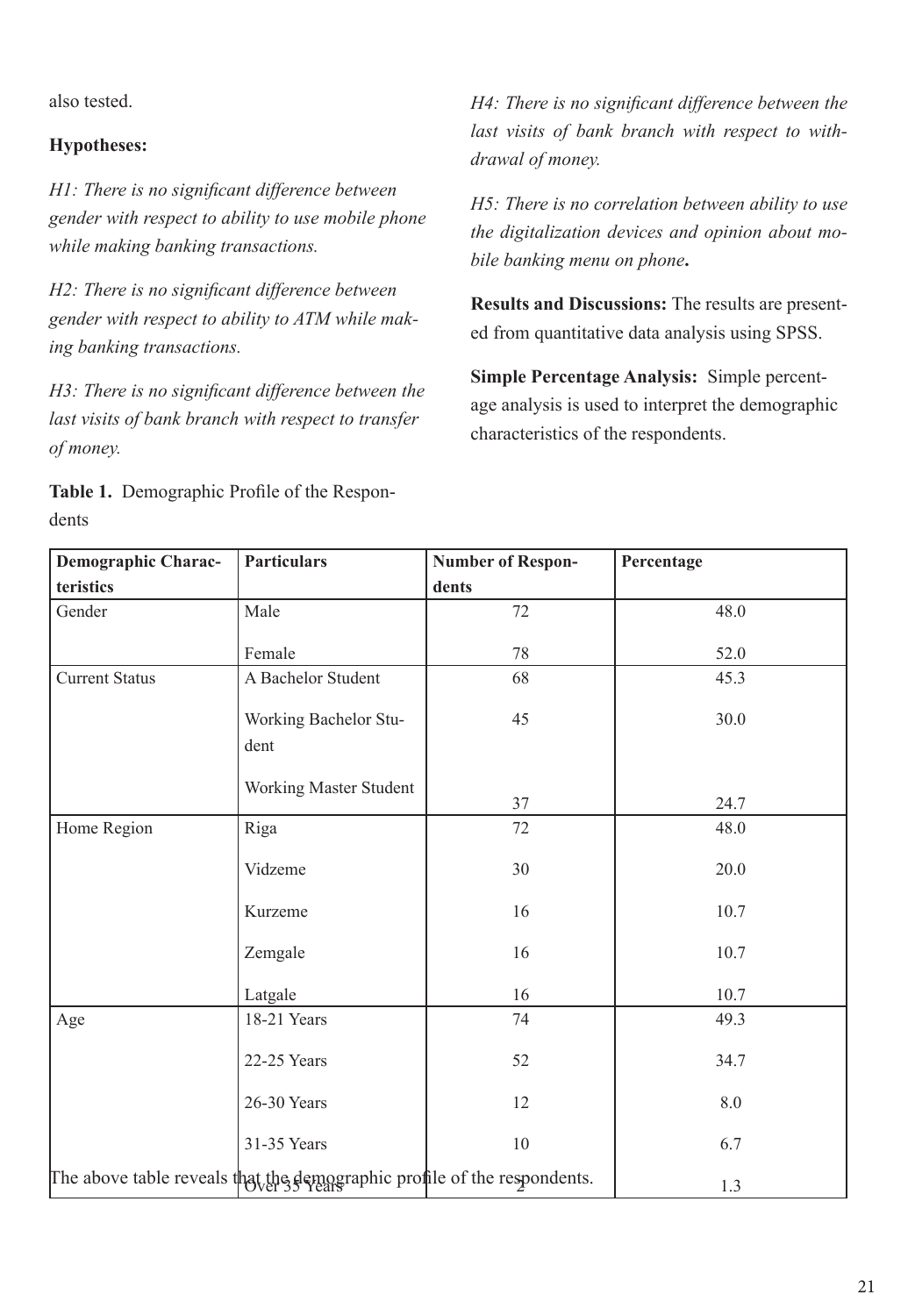# **Test for Gender with the ability to use the devices while making banking transactions**

To ascertain whether there exists any significant difference in gender with the ability to use the devices viz., mobile phone and ATM while making banking transactions.

**Table 2.** Gender with respect to ability to use devices while making banking transactions

The two-tailed significance for ability to use ATM while making banking transactions indicates that P>0.05 and is not significant. It is concluded that there is no significant difference between male and female ability to use ATM while making banking transactions.

|            | Gender | N  | Mean   | Std.Devia- | Df  | Z     | $Sig.(2-tailed)$ |
|------------|--------|----|--------|------------|-----|-------|------------------|
|            |        |    |        | tion       |     |       |                  |
| Ability to | Male   | 72 | 3.8194 | 1.11742    | 148 | 0.203 | 0.839            |
| use Mobile |        |    |        |            |     |       |                  |
| phone      |        |    |        |            |     |       |                  |
|            | Female | 78 | 3.7821 | 1.13558    |     |       |                  |
| Ability to | Male   | 72 | 3.8889 | 1.09487    | 148 | 0.095 | 0.924            |
| use ATM    |        |    |        |            |     |       |                  |
|            |        |    |        |            |     |       |                  |
|            | Female | 78 | 3.8718 | 1.09733    |     |       |                  |

The above table indicates that Z-test for gender with ability to use the devices while making banking transactions.

**Gender with ability to use Mobile Phone**: The Z-value is 0.203, degree of freedom 148 and two-tailed significance is 0.839. The two-tailed significance for ability to use mobile phone while making banking transactions indicates that P>0.05 and is not significant. It is concluded that there is no significant difference between male and female ability to use mobile phones while making banking transactions.

**Gender with ability to use ATM:** The Z-value is 0.095, degree of freedom 148 and two-tailed significance is 0.924.

# **Last Visit of Bank Branch and transfer of money**

To ascertain whether there exists any difference in the mean value of last visit of bank branch and transfer of money.

**Table 3.** Descriptive Statistics for Last Visit of Bank Branch and transfer of money

| <b>Last Visit of Bank</b> | N   | <b>Mean</b> | Std.Devi- |
|---------------------------|-----|-------------|-----------|
| <b>Branch</b>             |     |             | ation     |
| One Week ago              | 10  | 1.000       | 0.00000   |
| Two weeks ago             | 17  | 1.294       | 0.46967   |
| One month ago             | 34  | 2.1765      | 0.38695   |
| Two months ago            | 24  | 3.0833      | 0.28233   |
| So long ago, I do         | 65  | 4.3538      | 0.48188   |
| not remember              |     |             |           |
| Total                     | 150 | 3.0867      | 1.31045   |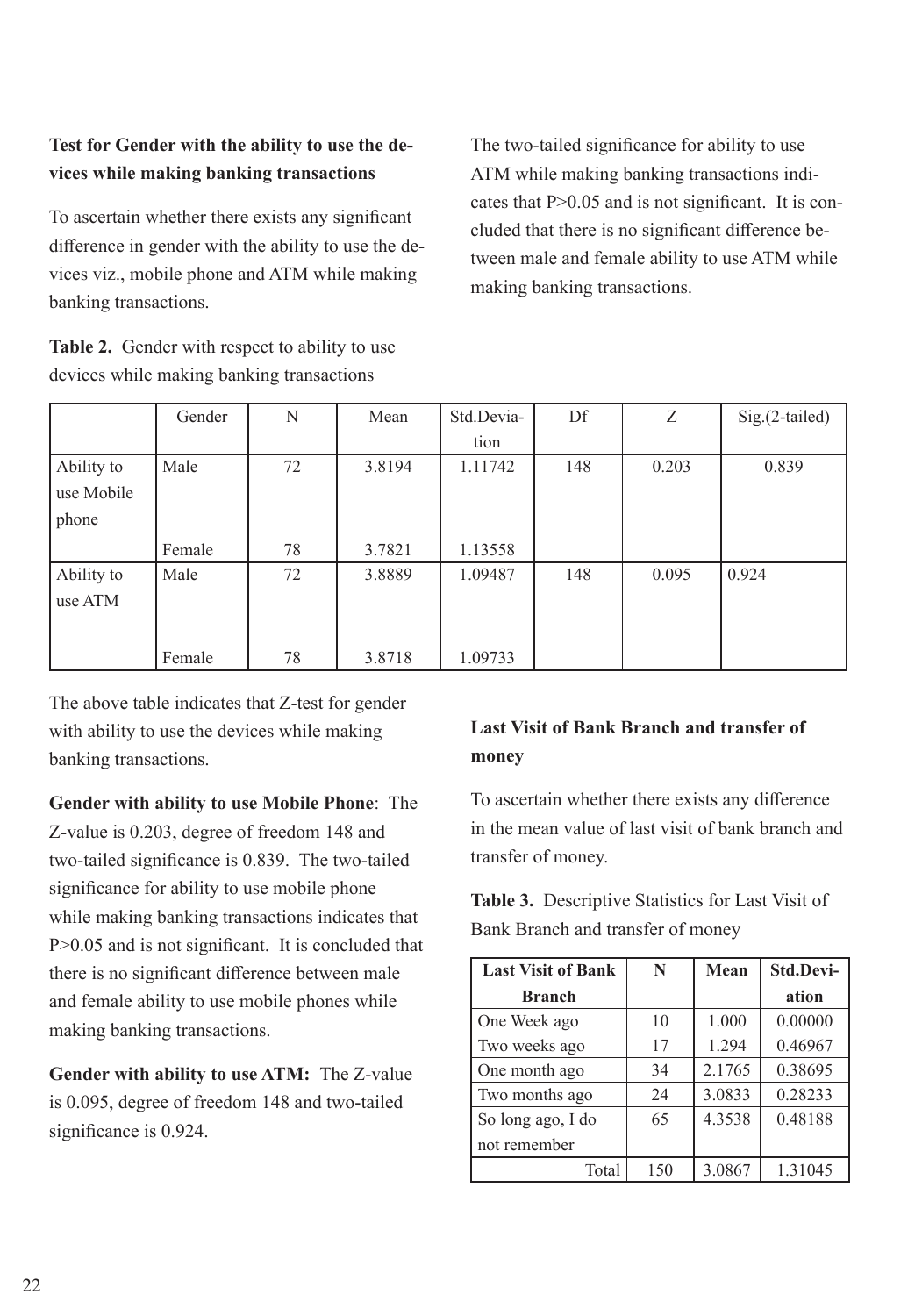**Table 4.** ANOVA - Last Visit of Bank Branch and Transfer of Money

| <b>Source</b>  | <b>Sum of Square</b> | D.f. | <b>Mean</b>   | <b>F</b> value                | Sig.  |
|----------------|----------------------|------|---------------|-------------------------------|-------|
|                |                      |      | <b>Square</b> |                               |       |
| Between Groups | 230.708              |      | 57.677        | 332.327                       | 0.000 |
| Within Groups  | 25.165               | 145  | 0.174         |                               |       |
| Total          | 255.873              | 149  |               | Hence, the null hypothesis is |       |

Mean score of "So long ago," I do not remember is high in respondents last visit of bank branch. Hence, it is observed that respondents last visit of bank branch is so long ago, I do not remember are high in most often transfer of money. As calculated F value (332.327) is greater at five per cent level, there exists a significant difference in last visit of bank branch and money transfer among respondents classified on the basis of last visit of bank branch.

rejected. To find out the category respondents who differ significantly from other respondents with respect to money transfer, the following table has been framed using post –hoc test.

| Table 5. Money Transfer - Post Hoc Test |  |  |  |
|-----------------------------------------|--|--|--|
|-----------------------------------------|--|--|--|

| (I) Bank visit | (J) Bank visit                | Mean Difference (I-J)   | Sig. |
|----------------|-------------------------------|-------------------------|------|
|                | two weeks ago                 | $-.29412$               | .394 |
|                | one month ago                 | $-1.17647$ *            | .000 |
| one week ago   | two months ago                | $-2.08333*$             | .000 |
|                | so long ago, I don't remember | $-3.35385$ *            | .000 |
|                | one week ago                  | .29412                  | .394 |
|                | one month ago                 | $-.88235*$              | .000 |
| two weeks ago  | two months ago                | $-1.78922*$             | .000 |
|                | so long ago, I don't remember | $-3.05973*$             | .000 |
|                | one week ago                  | 1.17647*                | .000 |
|                | two weeks ago                 | .88235*                 | .000 |
| one month ago  | two months ago                | $-.90686*$              | .000 |
|                | so long ago, I don't remember | $-2.17738*$             | .000 |
|                | one week ago                  | 2.08333*                | .000 |
|                | two weeks ago                 | 1.78922*                | .000 |
| two months ago | one month ago                 | .90686*                 | .000 |
|                | so long ago, I don't remember | $-1.27051$ <sup>*</sup> | .000 |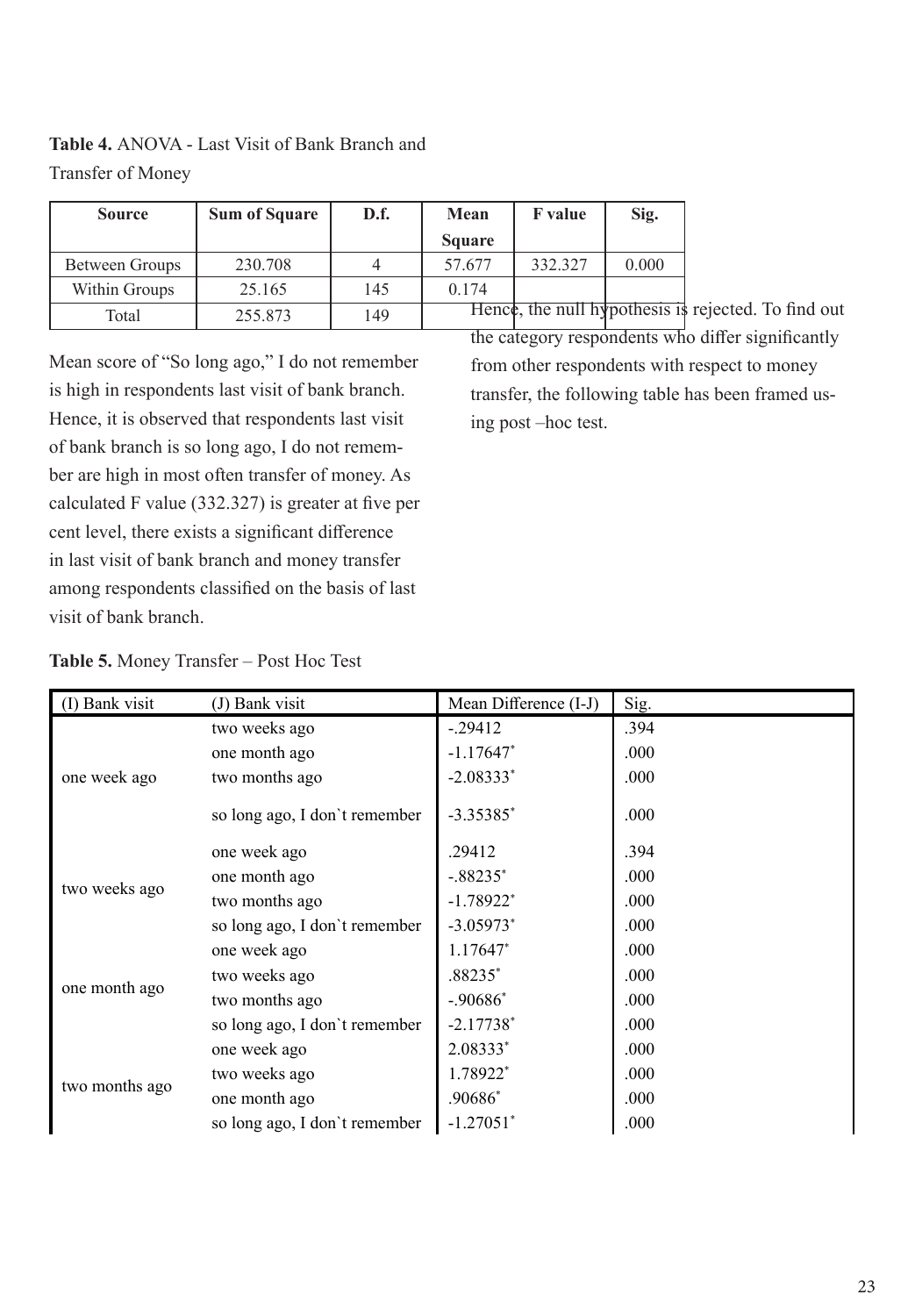|                | one week ago   |                  | $\int$ 3.3 $\frac{1}{3}$ 3.3 $\frac{1}{3}$ Visit of Bank B <sub>6</sub> anch and withdrawal of |
|----------------|----------------|------------------|------------------------------------------------------------------------------------------------|
| so long ago, I | two weeks ago  | <b>3.0590Bey</b> | .000                                                                                           |
| don't remember | one month ago  | $2.17738*$       | .000                                                                                           |
|                | two months ago |                  | $1.2765$ ascertain whether the exists any difference                                           |

\* The mean difference is significant at the 0.05 level

From Table 5 post-hoc, it is found that respondents visit their bank branch long ago differs significantly from other frequency of bank visit by the respondents, which implies that visit their bank branch long ago respondents have higher level of money transfer through various digitalization mode than the other frequency of bank branch visited by the respondents.

**Table 6.** Descriptive Statistics for Last Visit of Bank Branch and Withdrawal of Money

| in the mean value of last visit of bank branch and |  |  |  |  |
|----------------------------------------------------|--|--|--|--|
| withdrawal of money                                |  |  |  |  |

| <b>Last Visit of Bank Branch</b> | N   | Mean   | <b>Std.Deviation</b> |
|----------------------------------|-----|--------|----------------------|
| One Week ago                     | 10  | 1.0000 | 0.00000              |
| Two weeks ago                    | 17  | 1.0000 | 0.00000              |
| One month ago                    | 34  | 1.9706 | 0.17150              |
| Two months ago                   | 24  | 2.6250 | 0.49454              |
| So long ago, I do not remember   | 65  | 3.5846 | 0.49662              |
| Total                            | 150 | 2.6000 | 1.061865             |

# **Table 7.** ANOVA - Last Visit of Bank Branch and

Transfer of Money

| <b>Source</b>  | <b>Sum of Square</b> | D.f. | <b>Mean Square</b> | <b>F</b> value | Sig.  |
|----------------|----------------------|------|--------------------|----------------|-------|
| Between Groups | 145.620              |      | 36.405             | 235.865        | 0.000 |
| Within Groups  | 22.380               | 145  | 0.154              |                |       |
| Total          | 168.000              | 149  |                    |                |       |

Mean score of So long ago, I do not remember is high in respondents last visit of bank branch, Hence, it is observed that respondents last visit of bank branch is so long ago, I do not remember are high in most often withdrawal of money.

As calculated F value (235.865) is greater at five per cent level, there exists a significant difference in last visit of bank branch and withdrawal of money among respondents classified on the basis of last visit of bank branch. Hence, the null hypothesis is rejected. To find out the category respondents who differ significantly from other respondents with respect to with drawl of money, the following table has been framed using post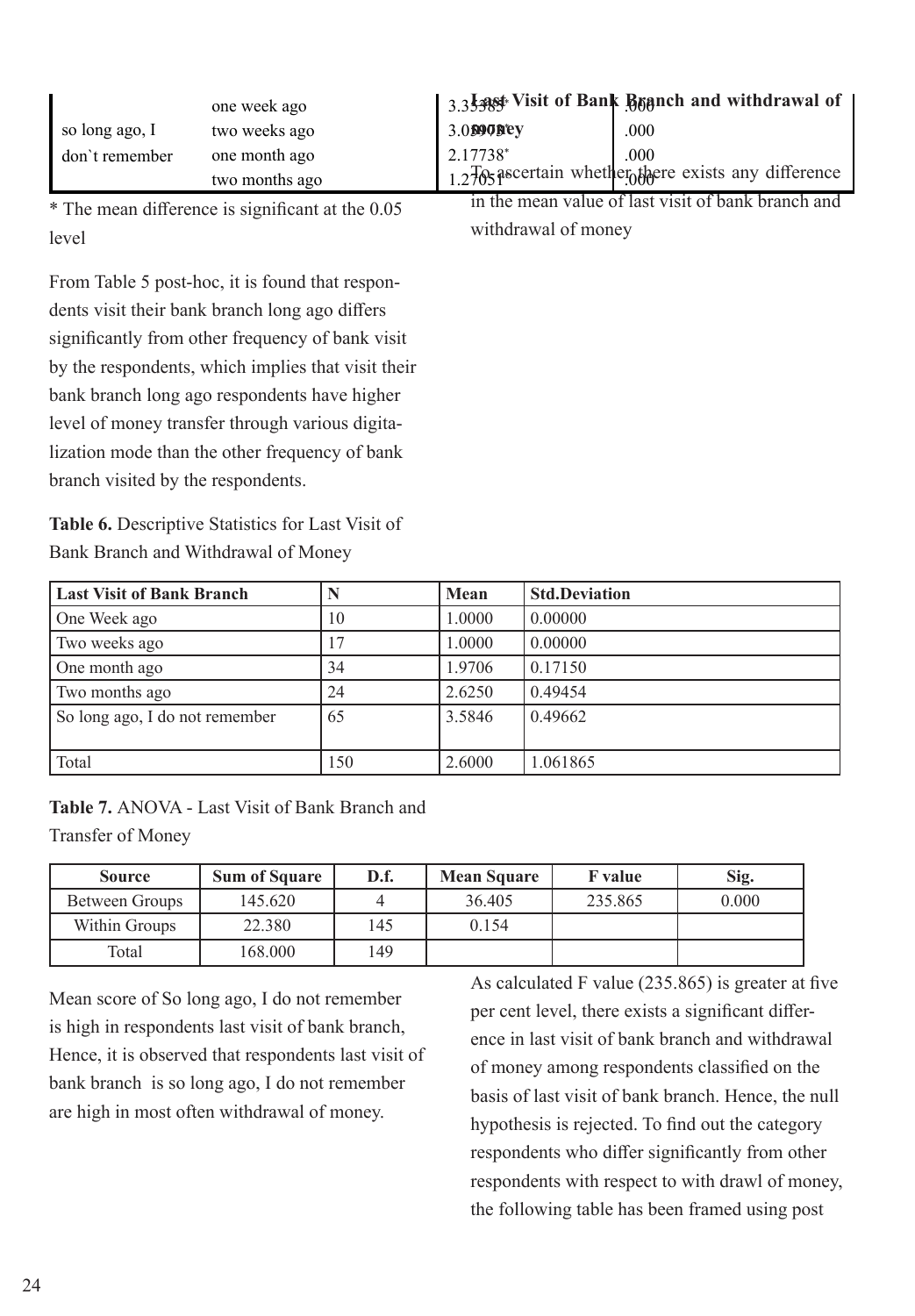–hoc test.

| (I) Bank visit              | (J) Bank visit                | Mean         | Sig.  |
|-----------------------------|-------------------------------|--------------|-------|
|                             |                               | Differ-      |       |
|                             |                               | ence $(I-J)$ |       |
|                             | two weeks ago                 | .00000       | 1.000 |
|                             | one month ago                 | $-.97059*$   | .000  |
| one week ago                | two months ago                | $-1.62500*$  | .000  |
|                             | so long ago, I don't remember | $-2.58462$ * | .000  |
|                             | one week ago                  | .00000       | 1.000 |
|                             | one month ago                 | $-.97059*$   | .000  |
| two weeks ago               | two months ago                | $-1.62500*$  | .000  |
|                             | so long ago, I don't remember | $-2.58462*$  | .000  |
|                             | one week ago                  | .97059*      | .000  |
|                             | two weeks ago                 | .97059*      | .000  |
| one month ago               | two months ago                | $-.65441*$   | .000  |
|                             | so long ago, I don't remember | $-1.61403*$  | .000  |
|                             | one week ago                  | $1.62500*$   | .000  |
|                             | two weeks ago                 | 1.62500*     | .000  |
| two months ago              | one month ago                 | $.65441*$    | .000  |
|                             | so long ago, I don't remember | $-0.95962$ * | .000  |
|                             | one week ago                  | 2.58462*     | .000  |
| so long ago, I don't remem- | two weeks ago                 | 2.58462*     | .000  |
| ber                         | one month ago                 | 1.61403*     | .000  |
|                             | two months ago                | .95962*      | .000  |

# **Table 8.** Withdrawal of Money – Post Hoc Test

\* The mean difference is significant at the 0.05 level

From the above post-hoc table, it is found that respondents visit their bank branch long ago differs significantly from other frequency of bank visit by the respondents, which implies that visit their bank branch long ago respondents have higher level of withdrawal of money through various digitalization mode than the other frequency of bank branch visited by the respondents.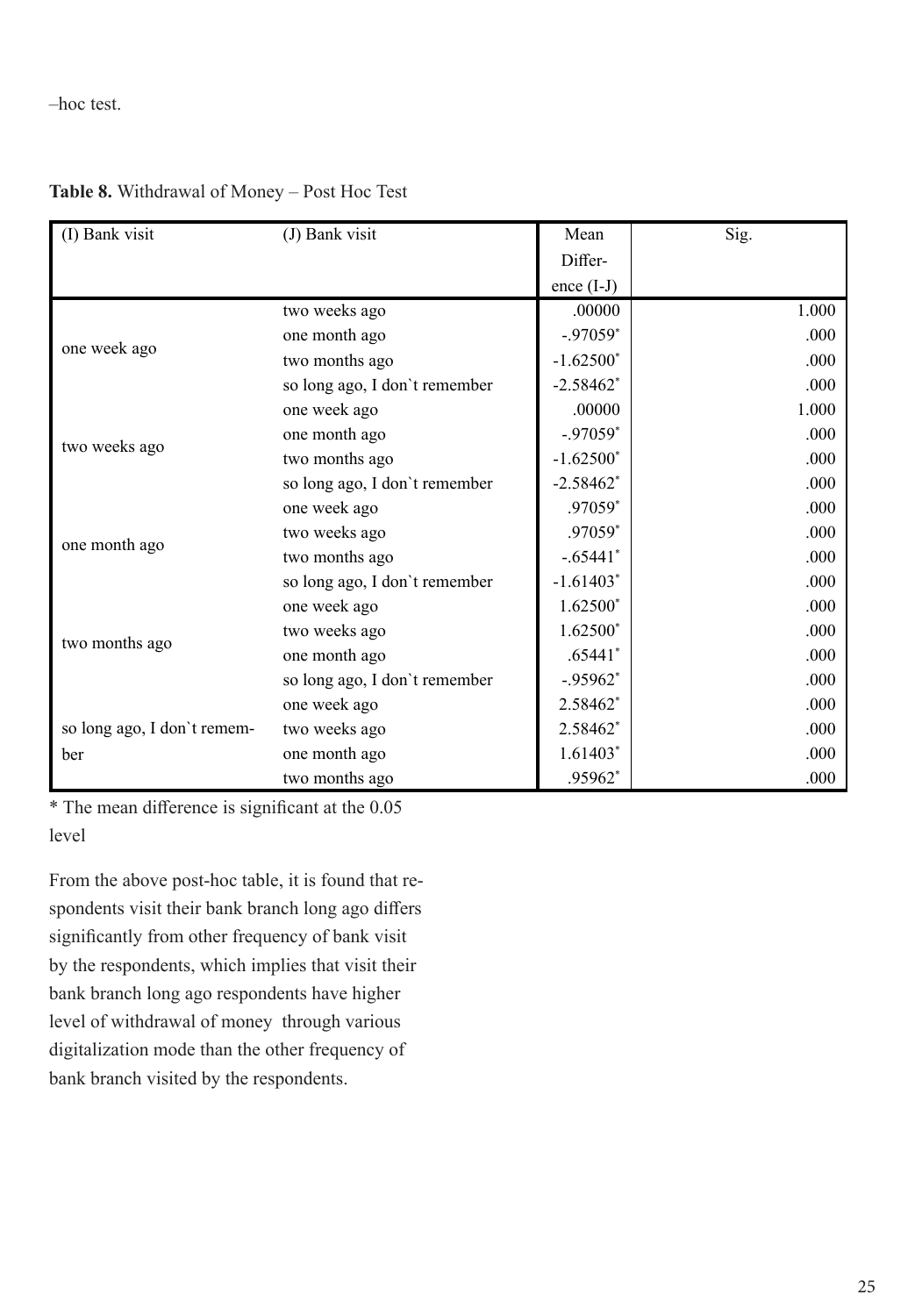# **Analysis of relationship between ability to use the digitalization devices and opinion about mobile banking menu on phone.**

**Table 9.** Pearson Bivariate Correlation Coefficients

|            | Mobile    | <b>ATM</b> | Internet  | <b>POS</b> | Debit     | Credit    | Rate 1    | Rate 2    | Rate 3    | Rate 4    | Rate 5 |
|------------|-----------|------------|-----------|------------|-----------|-----------|-----------|-----------|-----------|-----------|--------|
|            | Phone     |            |           |            | Card      | Card      |           |           |           |           |        |
| Mobile     |           |            |           |            |           |           |           |           |           |           |        |
| Phone      |           |            |           |            |           |           |           |           |           |           |        |
| ATM        | $0.970**$ | 1          |           |            |           |           |           |           |           |           |        |
| Internet   | $0.982**$ | $0.974**$  |           |            |           |           |           |           |           |           |        |
| <b>POS</b> | $0.983**$ | $0.979**$  | $0.990**$ | 1          |           |           |           |           |           |           |        |
| Debit      | $0.968**$ | $0.997**$  | $0.972**$ | $0.977**$  |           |           |           |           |           |           |        |
| Card       |           |            |           |            |           |           |           |           |           |           |        |
| Credit     | $0.937**$ | $0.940**$  | $0.955**$ | $0.956**$  | $0.938**$ |           |           |           |           |           |        |
| Card       |           |            |           |            |           |           |           |           |           |           |        |
| Rate 1     | $0.939**$ | $0.961**$  | $0.943**$ | $0.949**$  | $0.964**$ | $0.911*$  |           |           |           |           |        |
| Rate 2     | $0.950**$ | $0.952**$  | $0.948**$ | $0.958**$  | $0.955**$ | $0.915**$ | $0.981**$ |           |           |           |        |
| Rate 3     | $0.919**$ | $0.934**$  | $0.923**$ | $0.928**$  | $0.936**$ | $0.892**$ | $0.965**$ | $0.956**$ |           |           |        |
| Rate 4     | $0.918**$ | $0.927**$  | $0.922**$ | $0.926**$  | $0.929**$ | $0.891**$ | $0.957**$ | $0.954**$ | $0.985**$ | 1         |        |
| Rate 5     | $0.918**$ | $0.932**$  | $0.922**$ | $0.927**$  | $0.934**$ | $0.891**$ | $0.962**$ | $0.954**$ | $0.985**$ | $0.970**$ |        |

\*\*. Correlation is significant at the 0.01 level (1-tailed)

The above table shows that correlation analysis of relationship between ability to use the digitalization devices and opinion about mobile banking menu on phone. Ability to use digitalization devices viz., mobile phone, ATM, internet, POS, debit card, credit card are correlated with the respondents mobile banking menu on their phone opinion statements viz., my mobile banking menu is very easy to navigate, my mobile banking menu is very easy to understand, it is easy to make payments, it is easy to make transfer money and it is easy to make balance enquiry.

## **Conclusion**

Digitalisation is remarkably changing business worldwide, builds new opportunities and at the same time disrupts long-successful business models, while accelerates new challenges. In this study the performance of Latvian Bank in their digitalization was investigated through its customers. The research findings indicate that gender does not play a significant role with respect to ability to use digitalization devices while making bank transactions. Further it revealed that significant difference is there for the customer visit to bank branch and transfer of money and withdrawal of money. Because of digitalization the customer's frequency of bank visit is so long. It also shows that there is a significant relationship between ability to use the digitalization devices for banking transactions and opinion about mobile banking menu on phone. Finally it is concluded that digitalization play a significant contribution to the performance of Latvian Bank.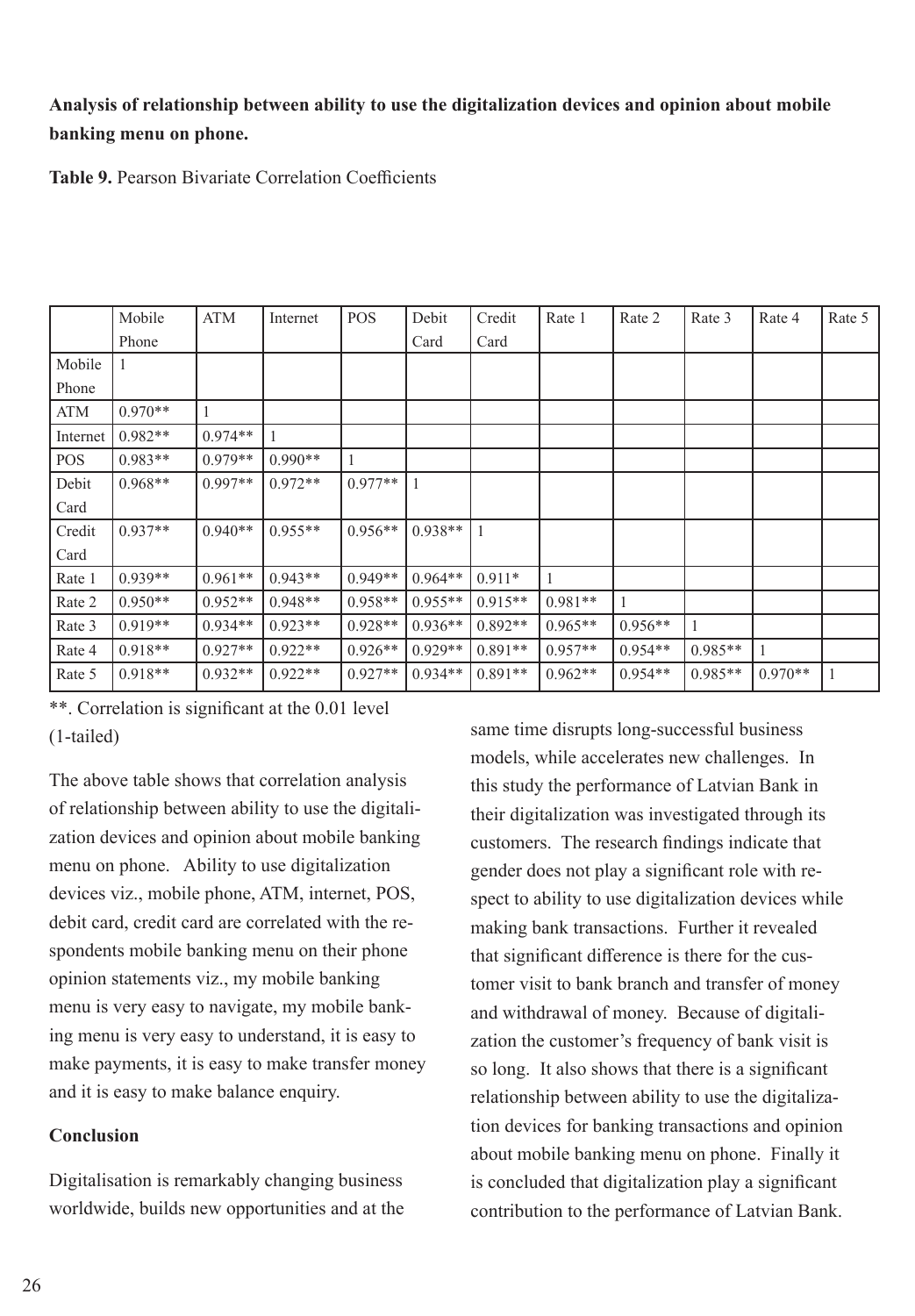## **References**

- Accenture Research. (2016). Accenture technology vision for banking:Executive Summary. Retrieved fromhttps://www.accenture. com/t20160529T215527\_\_w\_\_/usen/\_acnme-dia/PDF-20/Accenture-Banking-Tech-Vision-Executive-Summary.pdf.
- Achrol, R.S. (1991). Evolution of the marketing organization: new form for turbulent environments. *The Journal of Marketing, 55*(4), 77-93.
- Aidukaite, J. (2013). Social policy change**s** in the three Baltic States over the last decade (2000-2012*). Ekonomika / Economics*, *92*(3), 89-104.
- Andersen, R. H. & Karsten, S. (2006). The political and economic transition in the former Eastern Bloc countries (in Danish only). *Political*, *38(*4), 446-465.
- Balassa, B. (1975). Economic integration: Problems and issues. *Journal of Common Market Studies*, *14*(1), 37-56.
- Berengaut, J., Lopez-Claros, A., Le Gall, F., Jones, D., Stern, R., Westin, A.M., Psalida, E. & Garibaldi, P. (1998). The Baltic countries. From Economic Stabilization to EU Accession. (Occasional Paper – no. 173). International Monetary Fund (IMF): Washington, D.C.
- Braslins, G., Orlovs, A. & Brauksa, I. (2012). Industries leverage and structural development of the Baltic States**'** economies. *Journal of Business Management, 6,* 19- 27.
- Brecher, D., Laurenceau, C. & Sloman, C. (2016). Digital disruption. Accenture strategy. Retrieved from https://www.accenture.com/t20160113T204412\_\_w\_\_/ us-en/\_acnmedia/PDF-4/Ac-centure-Strategy-Digital-Workforce-Future-of-Work. pdf.
- Buchanan, J., Kelley, A. & Hatch, A. (2016). Digital workplace and culture. How digital technologies are changing the workforce and how enterprises can adapt and evolve. Deloitte Development LLC. Retrieved from https://www2.deloitte.com/ content/dam/Deloitte/us/Docu-ments/ human-capital/us-cons-digital-workplaceand-culture.pdf.
- Busch, W. & Moreno, J. (2014). Banks' new competitors: Starbucks, Google, and Alibaba. (HBR Web log post). Retrieved from https://hbr.org/2014/02/banks-new-competi-tors-starbucks-google-and-alibaba.
- Eurostat. (2007). Long-term indicators, Population and social conditions, population, total population. Retrieved from http:// ec.europa.eu/eurostat
- Fasnacht, D. (2009). *Open innovation in the financial services: growing through openness, flexibility and customer integration.* Berlin: Springer. Deloitte University Press*.* Retrieved from sloanreview.mit.edu
- Fors, A. C. & Stolterman, E. (2004). Information technology and good life. In B. Kaplan, D. P, Truex III, T. Wood-Harper & J. I. DeGross (Eds.). *Information Systems Relevant Theory and Informed Practice: 20th Years Retrospective: Relevant theory and* Informed Practice –*Looking Forward from a 20-year Perspective on IS research.* (pp. 687-692). London: Kluwer Academic Publishers.
- Kane, G., Palmer, D., Phillips, A. N, Kiron, D. & Buckley, N. (2015). Strategy, not technology, drives digital transformation: Becoming a digitally mature enterprise. MIT Sloan Management Review and Deloitte University Press.
- Karilaid, I., Talpsepp, T. & Vaarmets, T.(2014). Implications of the liquidity crisis in the Baltic-Nordic region. *Baltic Journal of Economics*, *14* (1/2), 35-54.